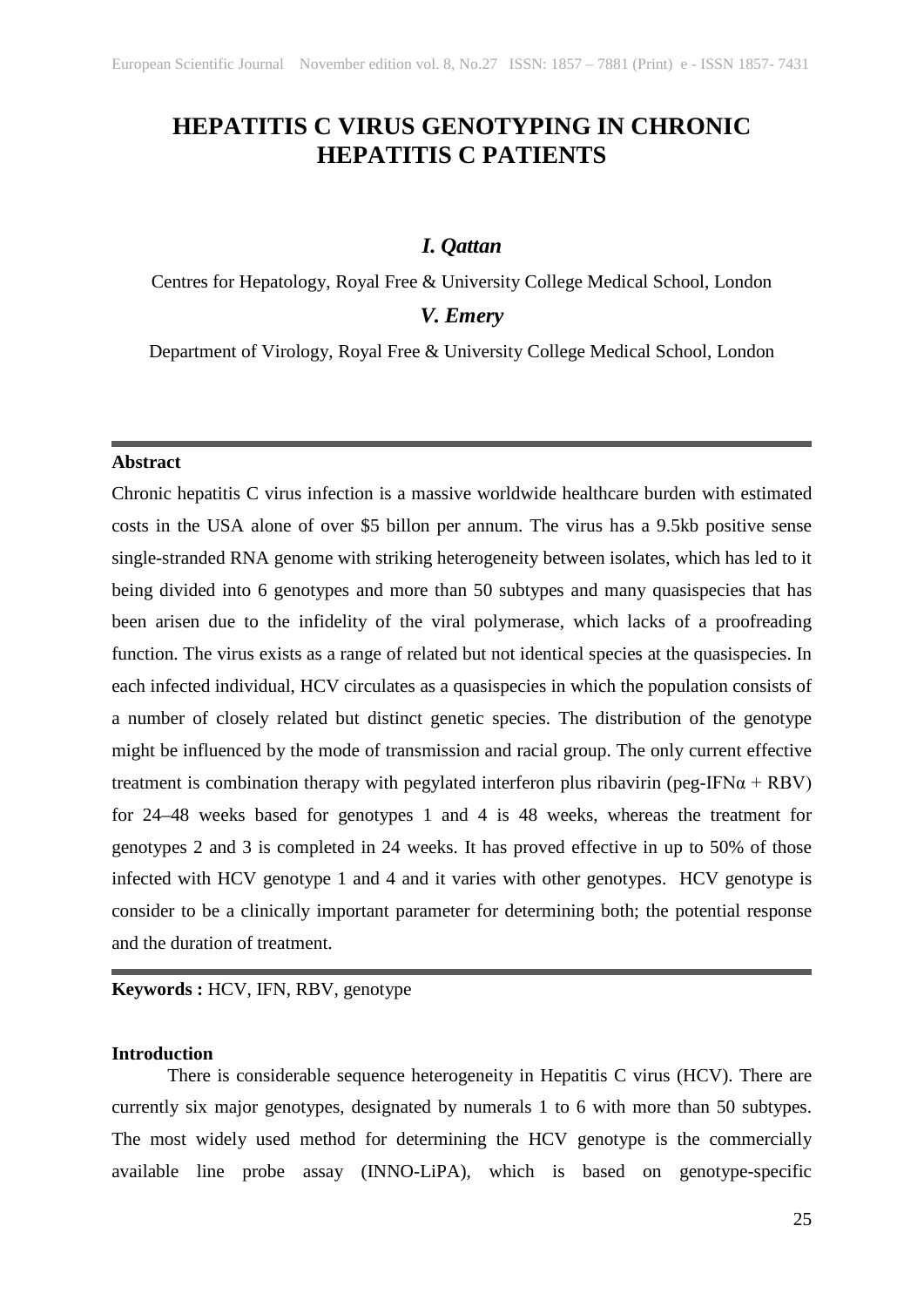oligonucleotides from the 5ʹ untranslated region (UTR) that are immobilised on a nitrocellulose strip. However, this methodology does not always distinguish between subtypes 1a and 1b. Currently, nucleic acid sequencing technology is the optimal means of defining virus genotypes. For example, a TRUGENE HCV 5ʹ noncoding region (NCR) genotyping assay uses the DNA amplicons that are produced in the 5ʹ NCR of the HCV genome. This amplification is followed by DNA sequencing of the amplicon, and the subtype is then verified by comparing the sequence with a series of prototypic HCV genomes. Various studies have shown that the TRUGENE assay is the most accurate assay for HCV genotyping; however, samples with low viral loads can fail to produce a satisfactory result [1].

#### **HCV Genotypes**

Based on genomic sequence similarity, HCV has been subdivided into six genotypes (1–6), and each genotype includes several subtypes (Figure 1). While some regions are better conserved than others, the genetic difference between genotypes is approximately 33% over the whole genome. Within genotypes, a variable number of more closely related distinct subtypes differ by 15% to 20% in their nucleotide sequence [2]. In each infected individual, HCV circulates as a quasispecies: the population consists of a number of closely related but distinct genetic species. The quasispecies exist because of the infidelity of the viral polymerase, which lacks a proofreading function. HCV genotypes are generally identified by nucleic acid-based assays, such as direct sequencing, line probe assay, and real-time polymerase chain reaction (PCR). Most commercial assays target the highly conserved 5ʹ NCR. The genotypes are distributed in many countries around the world; genotypes 1 and 2 show an especially broad distribution. In North America, genotype 1a predominates, followed by genotypes 1b, 2a, 2b, and 3a. In Europe, genotype 1b is predominant, followed by genotypes 2a, 2b, 2c, and 3a. Genotypes 4 and 5 are found almost exclusively in Africa. Subtype 1a is prevalent in North and South America, Europe, and Australia, and subtype 1b is common in North America and Europe and is found in parts of Asia. Genotype 2 is present in most developed countries but is less common than genotype 1. Genotype 3a appears to be prevalent among injected drug users and may have entered North America and the United Kingdom with the widespread use of heroin in the 1960s [3]. In Egypt, genotype 4a is the most prevalent genotype, and up to 20% of the population is infected with this subtype. Other genotype 4 subtypes are found in the Middle East as well as North and Central Africa. Genotype 6 is common in several distinct locations in South-east Asia, such as Hong Kong and Vietnam. Genotype 5a is responsible for at least 30% of cases in South Africa but is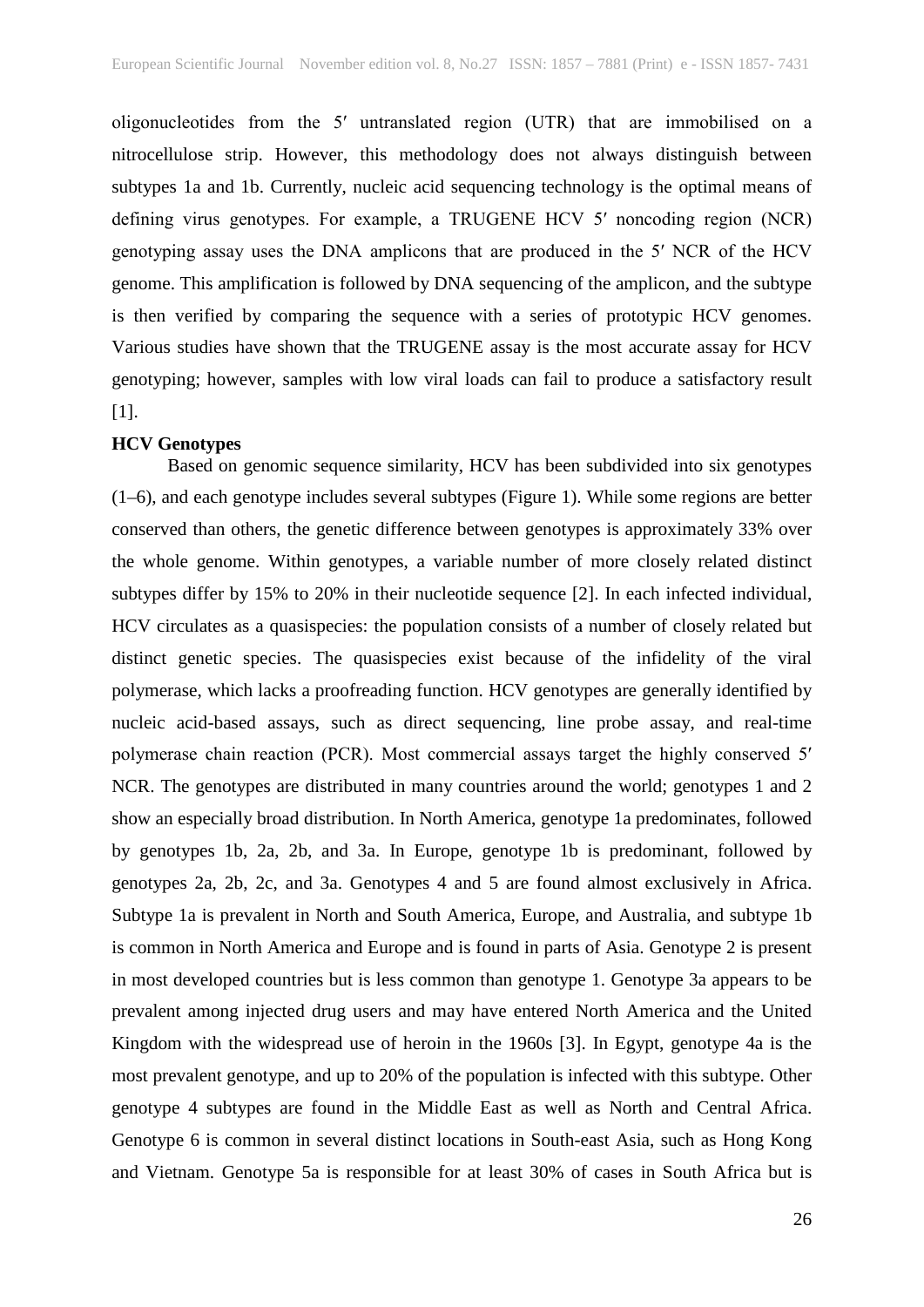seldom found elsewhere. The distribution of genotypes is also influenced by the mode of transmission and racial group distribution. In Europe and the United States, individuals who acquire HCV from a blood transfusion are likely to be infected with subtype 1b; however, with the introduction of blood donation screening, the number of individuals with this subtype is likely to decrease. Genotypes 1a and 3a are the most prevalent genotypes among intravenous drug users; with the decline in blood transfusions, acquired HCV infection may become the predominant genotype in Europe and the United States.

As mentioned, there is considerable sequence heterogeneity among isolates of HCV, the most widely used method for determining the genotype is the commercially available line probe assay (INNO-LiPA), which is based on genotype-specific oligonucleotides from the 5ʹ UTR that are immobilised on a nitrocellulose strip. The oligonucleotides are then probed with a biotin-labelled 5ʹ UTR amplicon, which binds to the bands in a genotype-specific manner; the oligonucleotides are then visualised using a streptavidin-peroxidase reaction. The genotype is then identified with a pattern algorithm. However, this methodology does not always differentiate between subtypes 1a and 1b. Currently, nucleic acid sequencing technology is the optimal means of defining virus genotypes. For example, a TRUGENE HCV 5ʹ NCR genotyping assay uses the DNA amplicons that are produced in the 5ʹ NCR of the HCV genome. In 2002, Trabaud and his group used the TRUGENE HCV 5ʹ NCR assay as a direct sequence to analyse HCV genotyping data [4]. Most laboratories currently use the TRUGENE assay to determine the genotype from the product of an initial reverse transcription PCR reaction, such as the product that is generated by the Roche Amplicor. Moreover, in a 2002 study by Roque-Afonso et al., TRUGENE HCV 5ʹ NCR was assessed in comparison with the reverse hybridisation-based assay INNO-LiPA. Beginning with the amplification products that were generated by the diagnostic Roche AMPLICOR HCV test, both assays were used to define the genotype [5]. A total of 205 patients were used in the study, and 34 patients were tested prospectively with both methods. A total of 171 samples were stored at −20 °C for up to 2 years after the LiPA genotyping. The TRUGENE procedure failed to determine a genotype in six low-titre samples. In 2003, Germer et al. compared the TRUGENE HCV 5ʹ NCR genotyping kit, with Gene Librarian modules 3.1.1 and 3.1.2, and the VERSANT HCV genotyping assay to test 96 HCV RNA-positive patient specimens, including HCV genotypes 1, 2, 3, 4, 5 and 6. The authors concluded that TRUGENE HCV 5ʹ NCR provided the most accurate genotyping results [1].

TRUGENE HCV 5ʹ NCR genotyping relies on the cross-linking and immunoprecipitation (CLIP) method, which uses the PCR amplicons that are generated by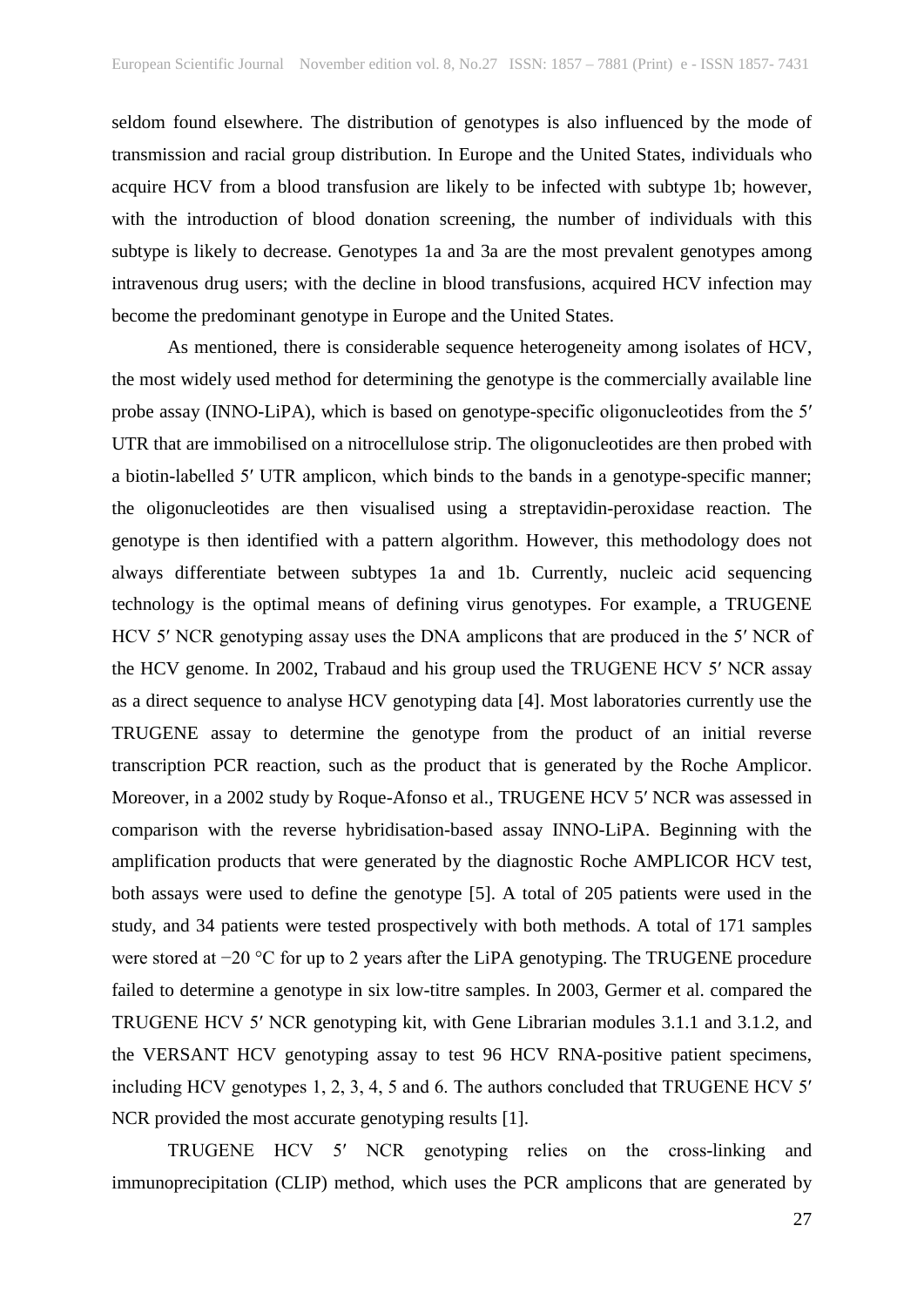the Roche Amplicor kit to cause a combined PCR and sequencing reaction. The reaction is then compared to other known sequences using Gene Librarian software. For each reaction, the fragments are simultaneously sequenced in both directions in a single tube with two dyes that are attached to the primers (Figure 2).

The accuracies of the TRUGENE and INNO-LiPA assays were 74% and 76%, respectively in our study. The 95% and 98% confidence intervals are determined for the 5ʹ NCR with the sequencing software. In a 1999 study by Germer, approximately 89.4% of the specimens were successfully classified after a computer-assisted analysis of the sequence data. The limitations of the TRUGENE 5ʹ NCR assay are related to the low discriminating power of 5ʹ NCR for determining particular types and subtypes [6].

### **HCV genotypes and subtypes**



**Figure 1** A phylogenetic tree of the relationship among HCV genotypes. These relationships are based on nucleotide sequences of the NS5B region. The differences among HCV genotypes can vary by up to 30%, whereas differences among subtypes vary by only 5–10%.

In Germer's 1999 study, 89.4% of the specimens were successfully classified after a computer-assisted analysis of the sequence data. The findings of the present study did not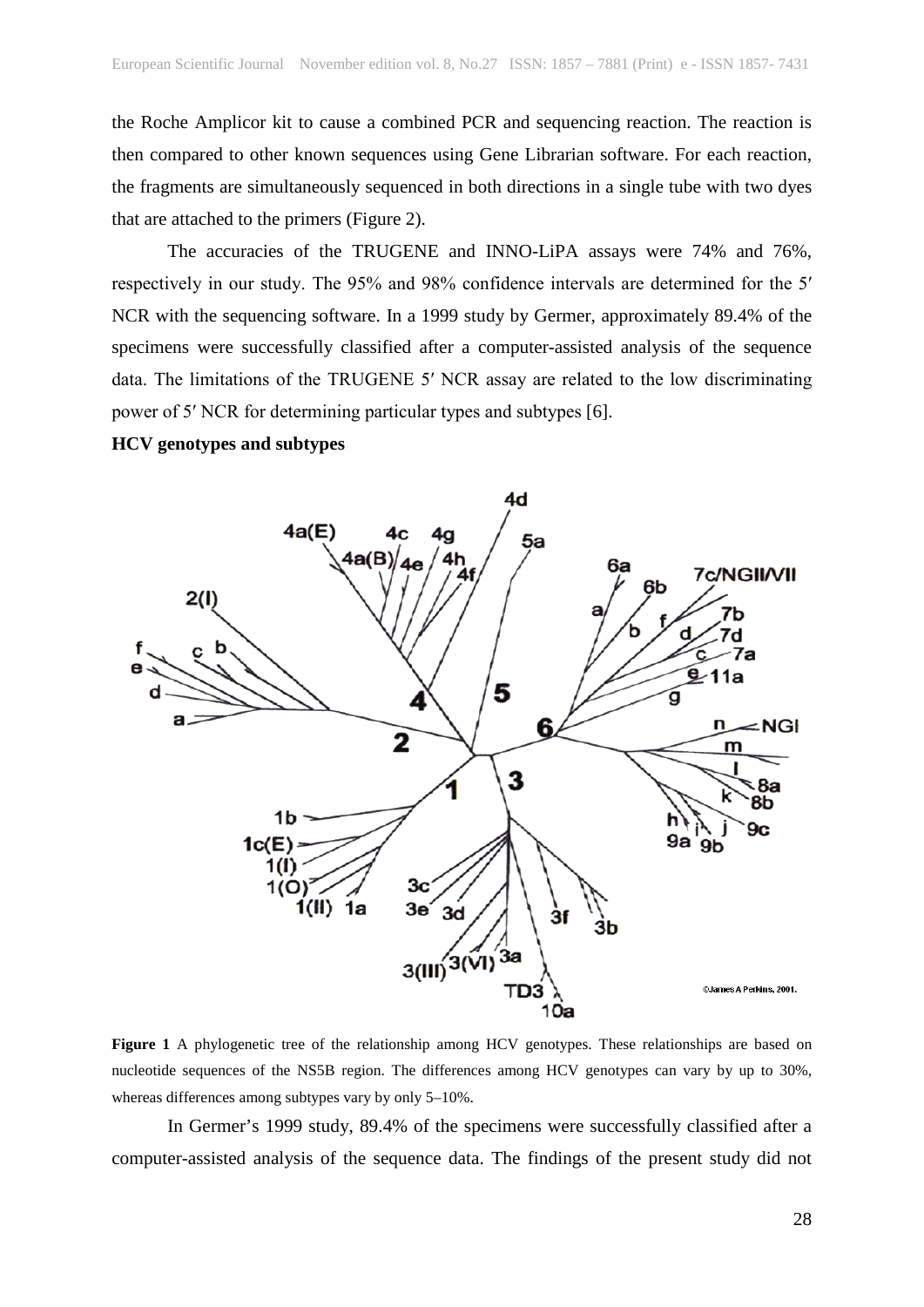encounter the limitations that were reported for the TRUGENE 5ʹ NCR assay, which may include a low discriminating power of 5ʹ NCR for determining particular types and subtypes [6]. The INNO-LiPA and TRUGENE HCV 5ʹ NCR results showed discrepancies at the type level for 1.4% of the samples and at the subtype level for 14.2% of the samples. The TRUGENE 5ʹ NCR and INNO-LiPA results also showed discrepancies at the type level for 2% of the samples and at the subtype level for 8.1% of the samples. Furthermore, two distinct strains of HCV that were classified as genotype 2 were correctly identified by TRUGENE HCV 5ʹ NCR, and genotype 1 was incorrectly ascribed by INNO-LiPA. In conclusion, the performance characteristics of the 5ʹ NCR methods were similar, and both methods produced accurate results at the genotype level. However, neither method should be used for subtyping genotypes because the sensitivity of HCV genotyping assays depends on the patient's viral loads, and the amount of the HCV that can be successfully genotyped depends on the method of genome amplification. However, methods that rely on nucleic acid amplification products that are generated directly from the HCV 5ʹ NCR are typically efficient because amplification products are consistently generated from diverse HCV strains and are readily available from qualitative or quantitative HCV RNA testing [7].



**Figure 2** Diagram of the TRUGENE HCV assay.